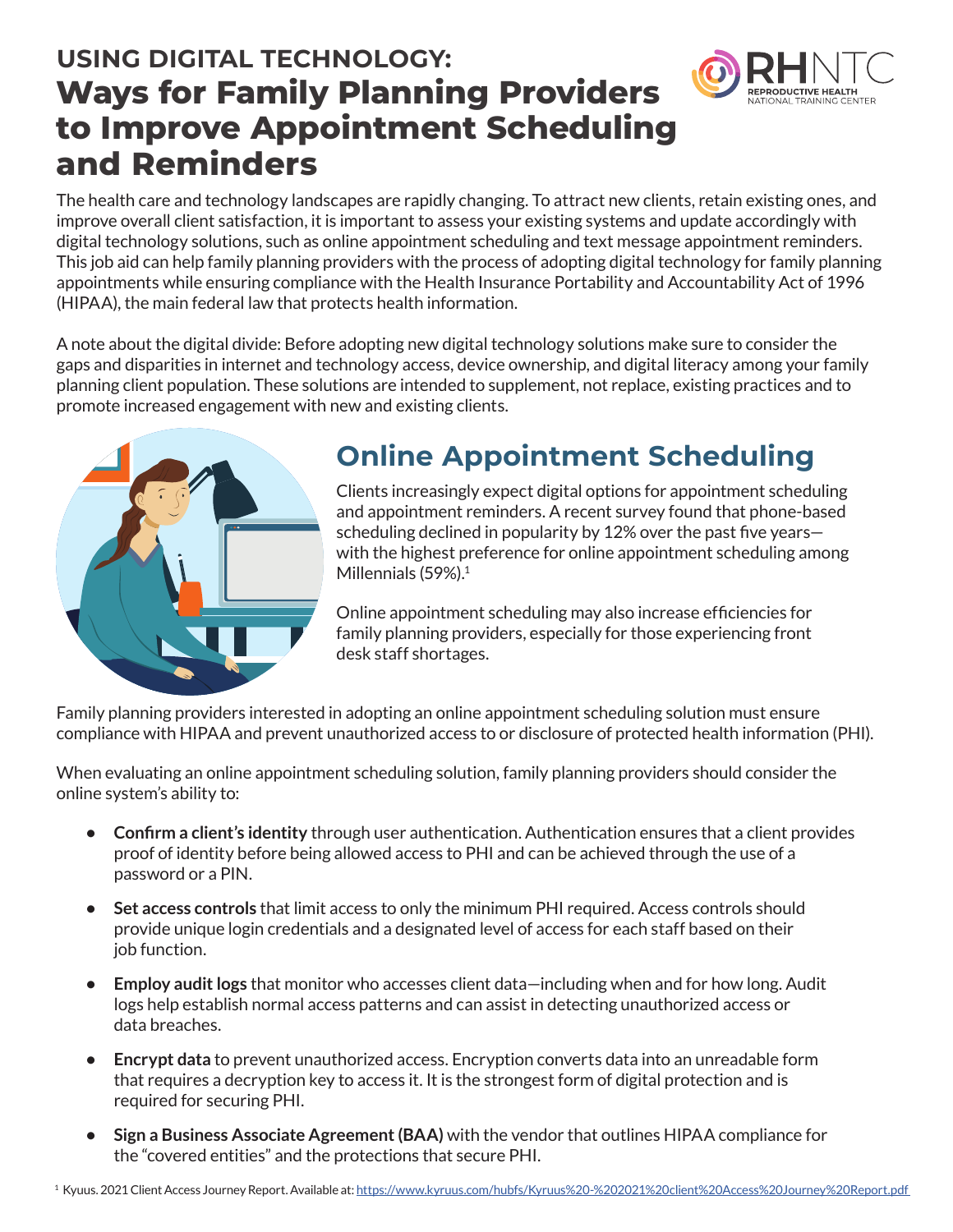Online appointment scheduling systems can be implemented using a range of approaches. For instance, a family planning provider may choose to:

- **• Adopt a stand-alone online appointment scheduling solution or integrate into existing platforms.** An increasing number of electronic health records (EHRs) and client portals include online appointment scheduling capabilities. Family planning providers who utilize EHRs and client portals may wish to inquire about the availability of this feature. If an existing EHR or client portal does not include these capabilities, or if a stand-alone solution is preferred, family planning providers should prioritize third-party online appointment scheduling solutions that can automatically and securely transfer appointment data to already-existing systems.
- **• Adopt a fully automated approach or an approach that employs manual reviews and approvals.**  An increasing number of systems support true self-scheduling, granting clients after-hours access and utilizing an automated waitlist to fill cancellations. If a family planning provider is not ready for this level of automation, many systems support appointment requests that staff must review and respond to prior to booking. Over time, patterns may help refine online appointment scheduling and move to a fully automated approach. To minimize the need for staff to intervene, it is also important to describe appointment types in plain language, so clients can easily identify the type of visit to request. Always inquire about the vendor's ability to support the appointment types a family planning provider needs.



## **Text Appointment Reminders**

The most common reason for missed appointments ("no-shows") is that clients forget or are unsure that they have an appointment.<sup>2</sup> The best way to reduce no-shows is to make the appointment the same day as the appointment. The second-best way is to provide multiple, well-placed appointment reminders. Voice appointment reminders are often ineffective since phone calls from unrecognized numbers are rarely answered and voicemails may not be accessible. Clients increasingly prefer to communicate via text; adding text appointment reminders may help reduce missed appointment rates.

Appointment reminders are considered part of treatment and can be made without an additional HIPAA authorization.<sup>3</sup> However, clients should be offered the opportunity to opt-in or opt-out of text appointment reminder—and family planning providers may wish to obtain consent. See the RHNTC's Text Reminder Consent [Form](https://rhntc.org/resources/text-reminder-consent-form) for an example.

To ensure compliance with HIPAA and prevent unauthorized access to—or disclosure of—PHI, the information in text messages should be limited to the:

- Appointment date
- Appointment time
- Provider's name
- Appointment location
- Options and steps for canceling or rescheduling

Prev 4:090. Available at: doi.org/10.23937/2469-5793/1510090 <sup>2</sup> Ullah S, Rajan S, Liu T, Demagistris E, Jahrstorfer R, et al. (2018) Why do clients miss their appointments at primary care clinics? J Fam Med Dis